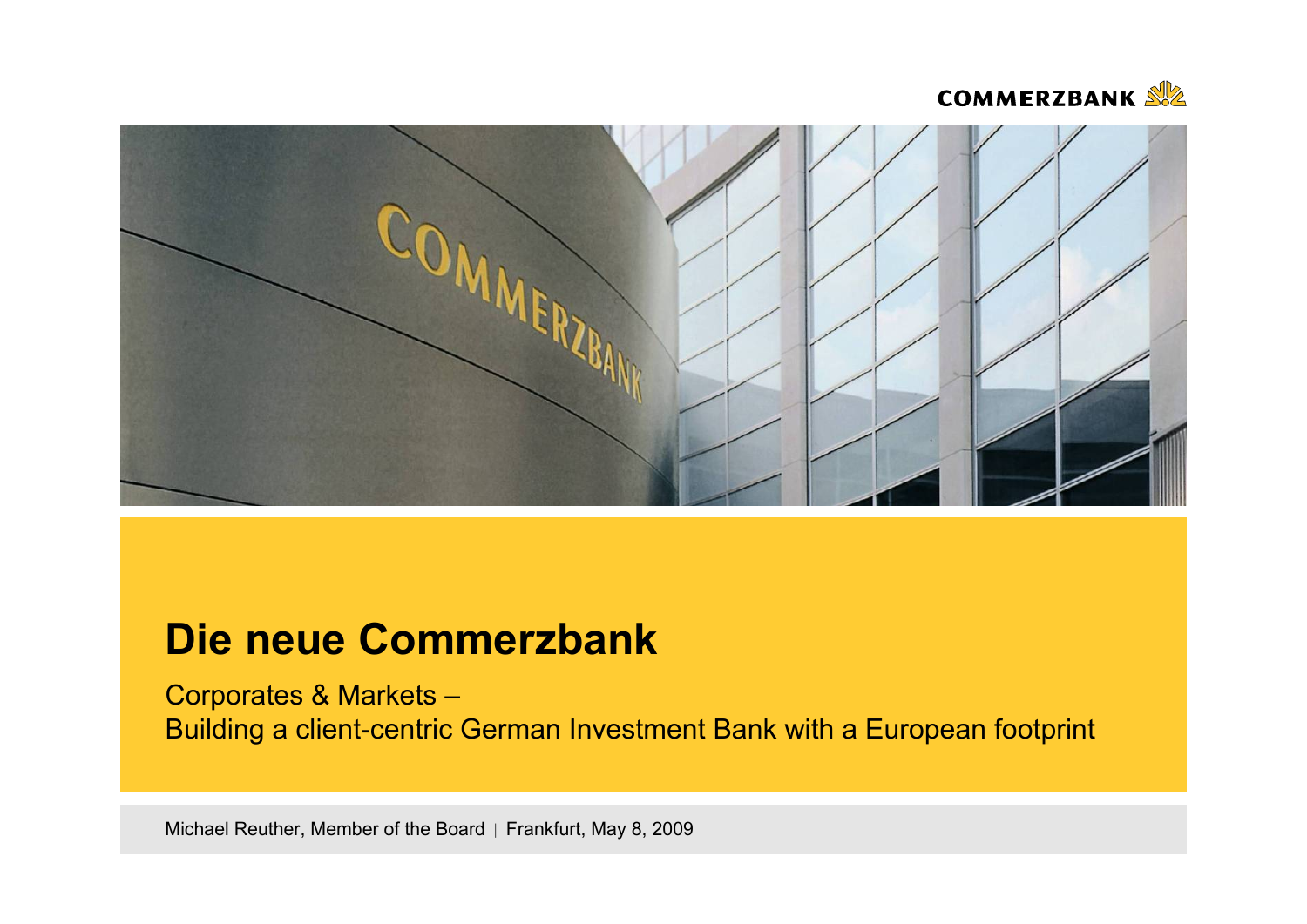

## **Q1 2009 results impacted by PRU and de-risking activities, but underlying business "CBC&M new" with solid performance** in  $\notin$  m



### **Highlights Q1 2009**

- Promising CBC&M quarterly results excluding Portfolio Restructuring Unit (PRU\*\*) (~ -€1.25 bn in revenues)
- Clear de-risking strategy with PRU defined and implementation ongoing

\* Excluding capital gains and LLP

\*\* Composition of PRU as of Q1 2009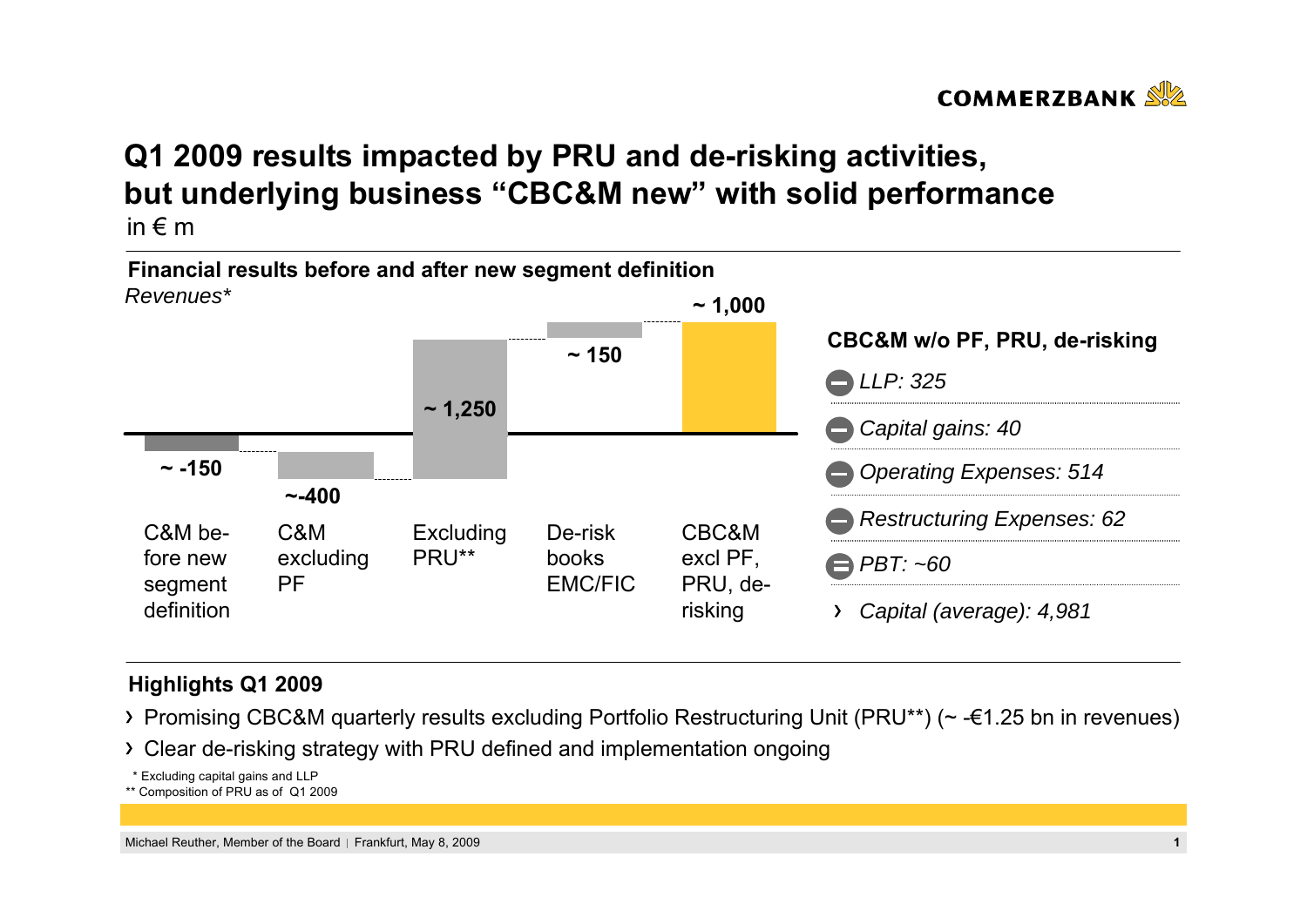

# **Agenda**

**CBC&M I**

Portfolio Restructuring Unit (PRU) II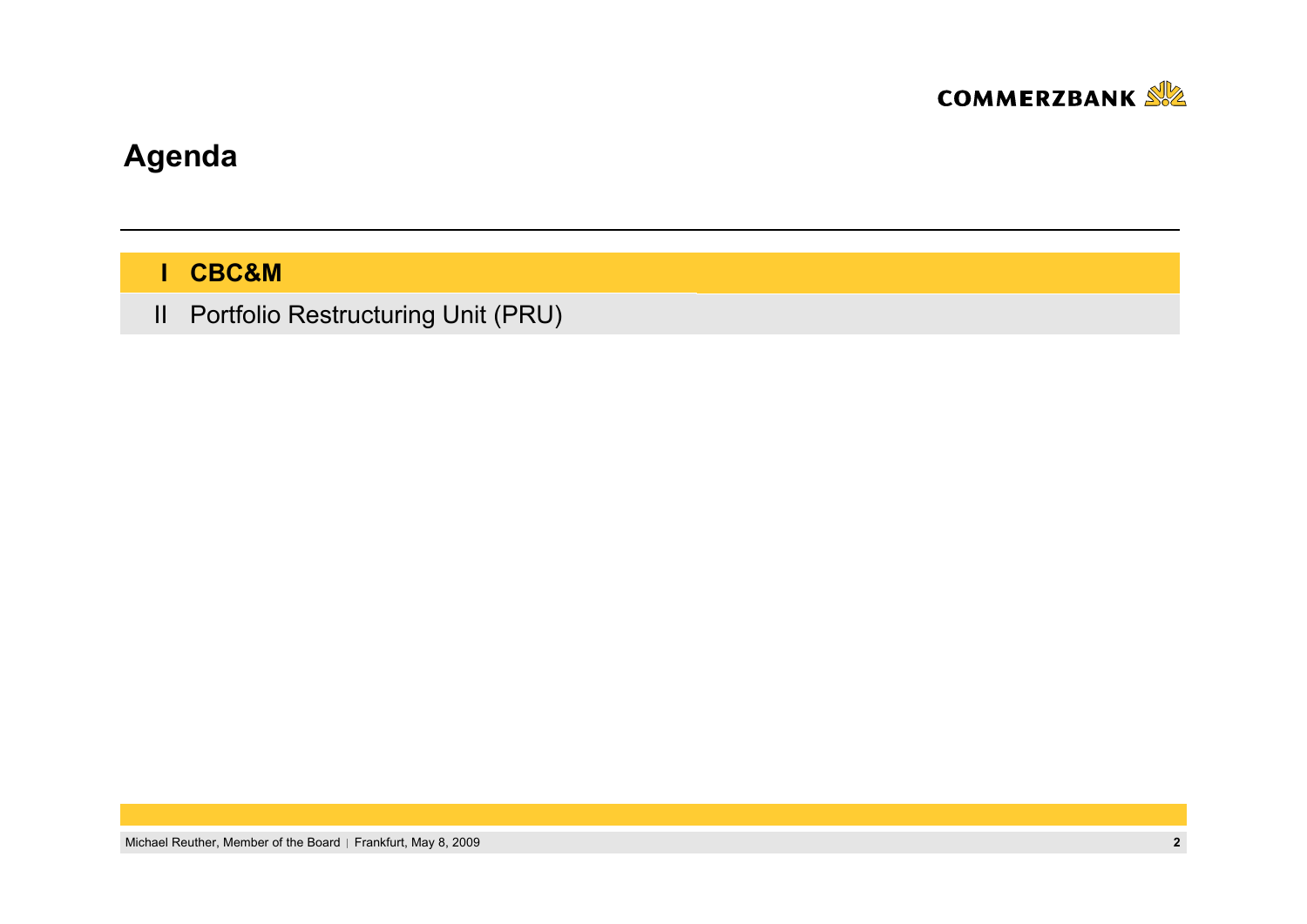

C&M oldCBC&M new

# **The new CBC&M is a client-focused investment banking house with ~ 1.7x revenues of C&M old**

**Goal 2012**in € bn**Excl. PRU**REVENUEPBTREG. CAPITALFTE **Multiples 2.20.93.0 ~1,500-1,700 x1.7 x2.0 SoP\*x1.4 SoP\*SoP\*x1.4-1.5**

### **CBC&M target business model**

- Provide German-focused investment banking products and services with European footprint
- Client-centric business model for core customers of the bank (no "bank in the bank")
- Efficient capital management and reduction of non-core, capital intense businesses, e.g., US, Western Europe
- > Strong sales culture with cautious approach to risk taking
- > Building on CoBa C&M chassis enhanced with selected DKIB elements
- > Two trading-hub strategy in Frankfurt and London

\* Normalized sum of Parts C&M old and DKIB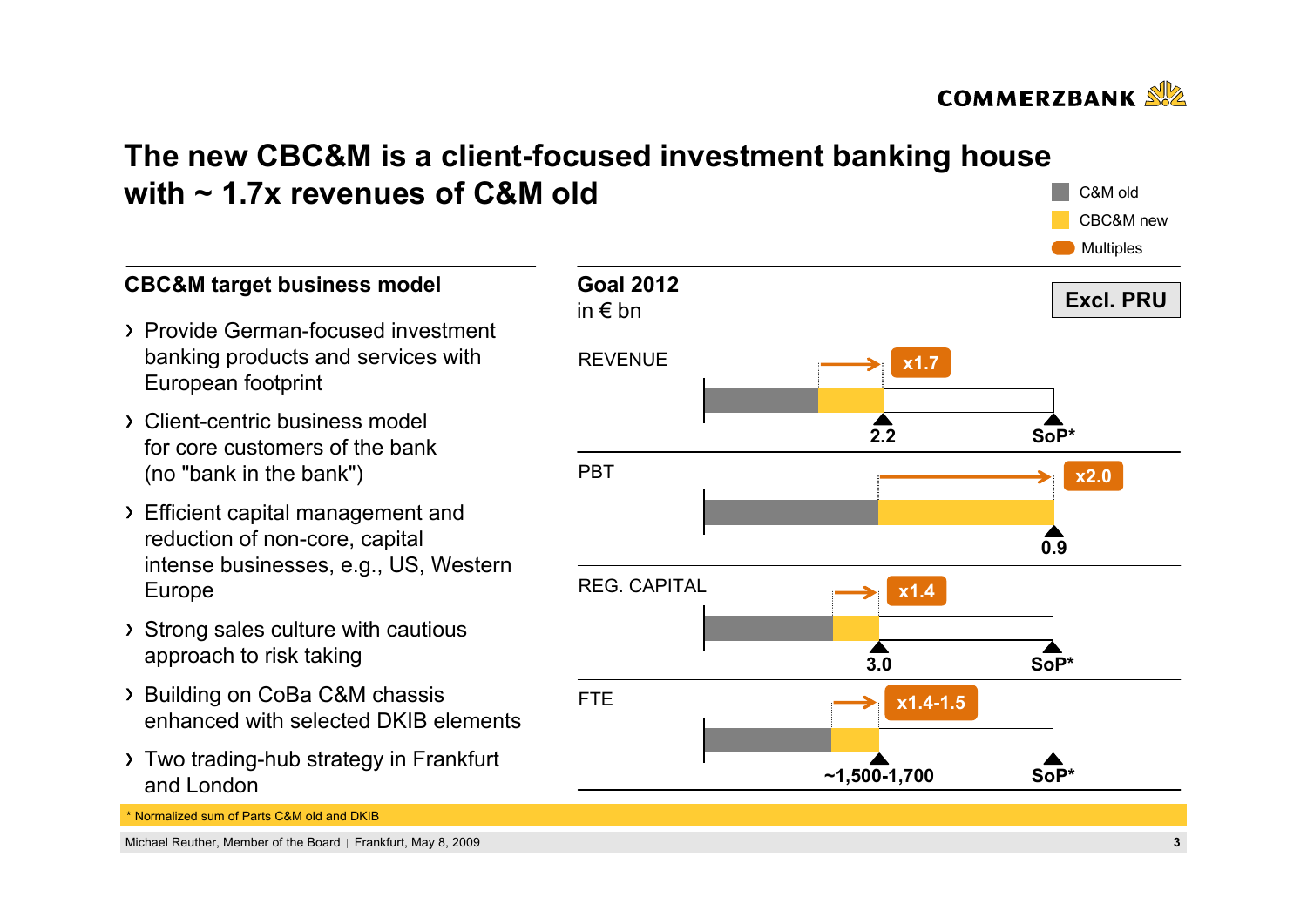

# **CBC&M target model based on 3 core pillars**

|                                      | <b>New CBC&amp;M</b>                                                  |                                                                                                                                                                                                                                                                                                                |                                                                                 |  |
|--------------------------------------|-----------------------------------------------------------------------|----------------------------------------------------------------------------------------------------------------------------------------------------------------------------------------------------------------------------------------------------------------------------------------------------------------|---------------------------------------------------------------------------------|--|
|                                      | <b>Equity Markets Commodities</b><br>(EMC)                            | <b>Fixed Income &amp; Currencies</b><br>(FIG)                                                                                                                                                                                                                                                                  | <b>Corporate Finance</b><br>(CF)                                                |  |
| <b>TARGET</b><br><b>STRATEGY</b>     | $\rightarrow$ Top 3 European Equity<br>Derivatives provider/#1 German | Top counterparty for risk<br>management solutions (IR/FX) -<br>particularly in Corporate<br><b>Equity house</b><br>Germany<br><b>Integrated Commodities</b><br>Client-centric business model:<br>business<br>leverage on Germany as core<br>and focused international sales<br>corporate client base<br>forces | > Top German Corporate Finance<br>House                                         |  |
|                                      |                                                                       |                                                                                                                                                                                                                                                                                                                | > Focus on financing and<br>advisory of German large caps<br>and multinationals |  |
|                                      | Leverage much larger retail/                                          |                                                                                                                                                                                                                                                                                                                | > Corporate Finance advisory<br>and execution for MSB                           |  |
| <b>REVENUE</b><br>in € bn, goal 2012 | 0.7                                                                   | 0.7                                                                                                                                                                                                                                                                                                            | 0.8<br>פ כי                                                                     |  |

### **Client-Relationship Management (CRM)\***

A provider of the full banking universe of services for the top 100 German Corporates and leading international Insurance companies

**COO and research**

\* CRM changed to cost center without separate P&L

Michael Reuther, Member of the Board Frankfurt, May 8, 2009 **4**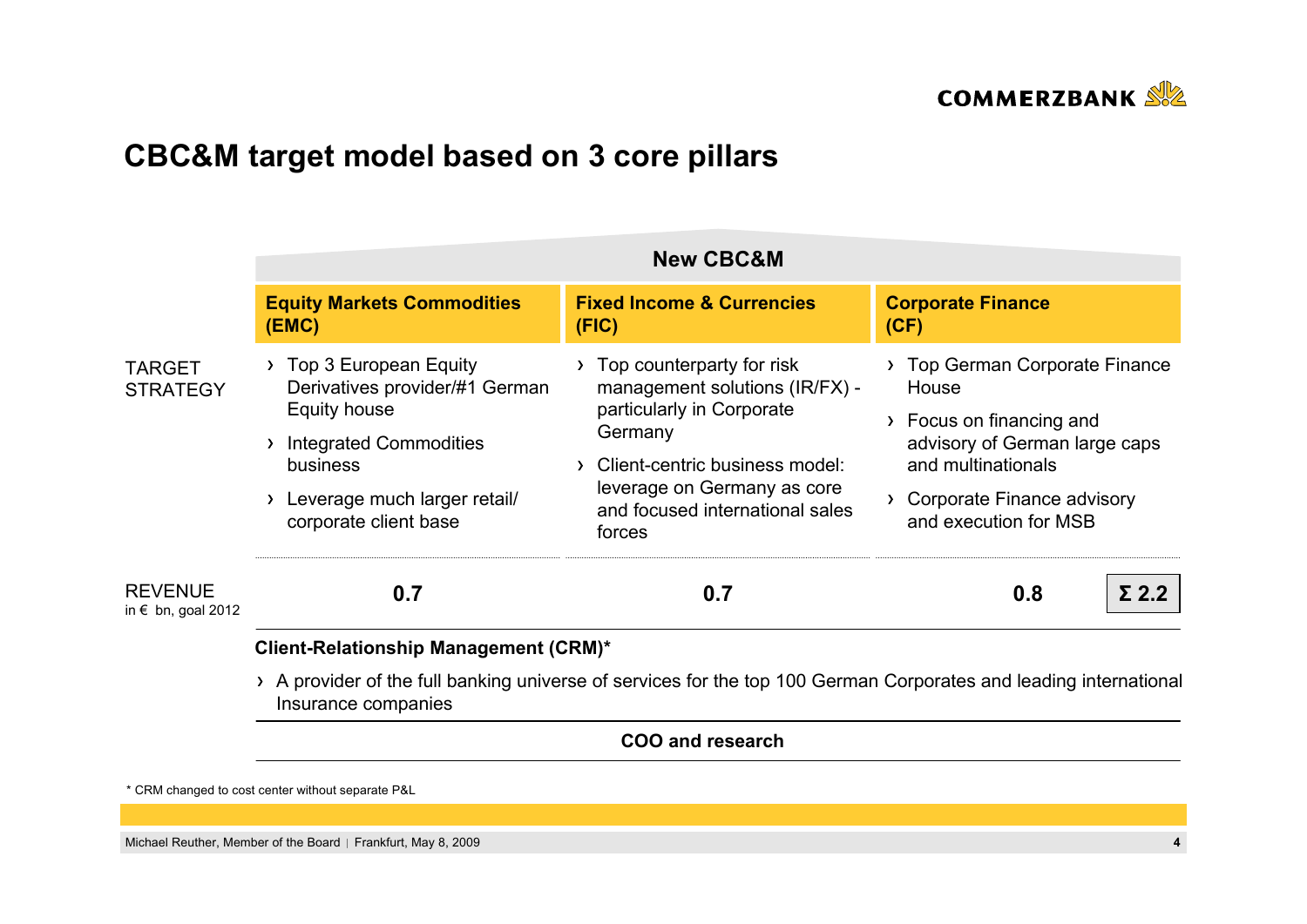

# **Our customers recognize our leading market position**

| <b>Corporate Finance</b>                                                       |                                                                                                                       |                                                                                                   |                                                                                                   | <b>EMC</b>                                                                                                                                                               |
|--------------------------------------------------------------------------------|-----------------------------------------------------------------------------------------------------------------------|---------------------------------------------------------------------------------------------------|---------------------------------------------------------------------------------------------------|--------------------------------------------------------------------------------------------------------------------------------------------------------------------------|
| <b>COMMERZBANK</b>                                                             | <b>COMMERZBANK</b>                                                                                                    | <b>COMMERZBANK</b>                                                                                | <b>COMMERZBANK &amp; Oresdner Kleinwort</b>                                                       |                                                                                                                                                                          |
|                                                                                | <b>BERTELSMANN</b><br>media worldwide                                                                                 | $\square$ - BASF<br>The Chemical Company                                                          | Vestas.                                                                                           | <b>DIE</b> WELT<br><b>WELTHINGNNEWS</b><br><b>COMMERZBANK</b><br>scoach <b>»</b>                                                                                         |
| RWE Finance B.V.                                                               | Bertelsmann AG                                                                                                        | <b>BASF SE</b>                                                                                    | <b>Vestas Wind Systems</b>                                                                        | ZERTIFIKATE<br><b>AWARD</b> 2003<br><b>ZERTIFIKATE</b><br>1. Platz                                                                                                       |
| €3,000 m<br>Dual Tranche<br><b>Bookrunner</b>                                  | €250 m<br>Increase of<br>5.750% due Nov 2013                                                                          | €1,350 m<br>3.750% due Oct 2012<br><b>Bookrunner</b>                                              | €800 m<br>Capital increase without<br>pre-emptive rights<br><b>Joint Global Coordinator</b>       | PREIS 2008<br><b>Bester Emittent des lahres 2008</b><br>Discountzertifikate<br>Jury-Gesamtwertung<br>$n$ -tv<br>1. Platz                                                 |
| February 2009                                                                  | <b>Bookrunner</b><br>April 2009                                                                                       | April 2009                                                                                        | and Joint Bookrunner<br>April 2009                                                                | <b>Finanztreff.de</b>                                                                                                                                                    |
| <b>COMMERZBANK &amp; O Dresdner Kleinwort</b><br><b>NRW.BANK</b>               | <b>COMMERZBANK</b>                                                                                                    | <b>COMMERZBANK</b>                                                                                | <b>COMMERZBANK</b>                                                                                | <b>Best Discount</b><br><b>PLATZ</b><br><b>KATEGORI</b><br><b>DISCOUNT-ZERTIFIKATE</b><br><b>DER@AKTIONAR</b>                                                            |
| NRW Bank<br>€2,000 m<br>3.375% due Mar 2014<br><b>Bookrunner</b><br>March 2009 | <b>ThyssenKrupp Finance</b><br>Nederland B.V.<br>€2,000 m<br>Dual Tranche<br><b>Bookrunner</b><br>February/April 2009 | <b>BMW US Capital LLC</b><br>€1,500 m<br>6.375% due Jul 2012<br><b>Bookrunner</b><br>January 2009 | Volkswagen Int'l<br>Finance N.V.<br>€3,500 m<br>Dual Tranche<br><b>Bookrunner</b><br>January 2009 | <b>EUWAX</b><br>boerse-stuttgart<br>Anno<br><b>Best</b><br>Discount 2008<br><b>PLATZ1</b><br>Commerzbank<br>$\bullet$<br>0.8626<br><b>GESAMTMARKTANTEIL AN DER EUWAX</b> |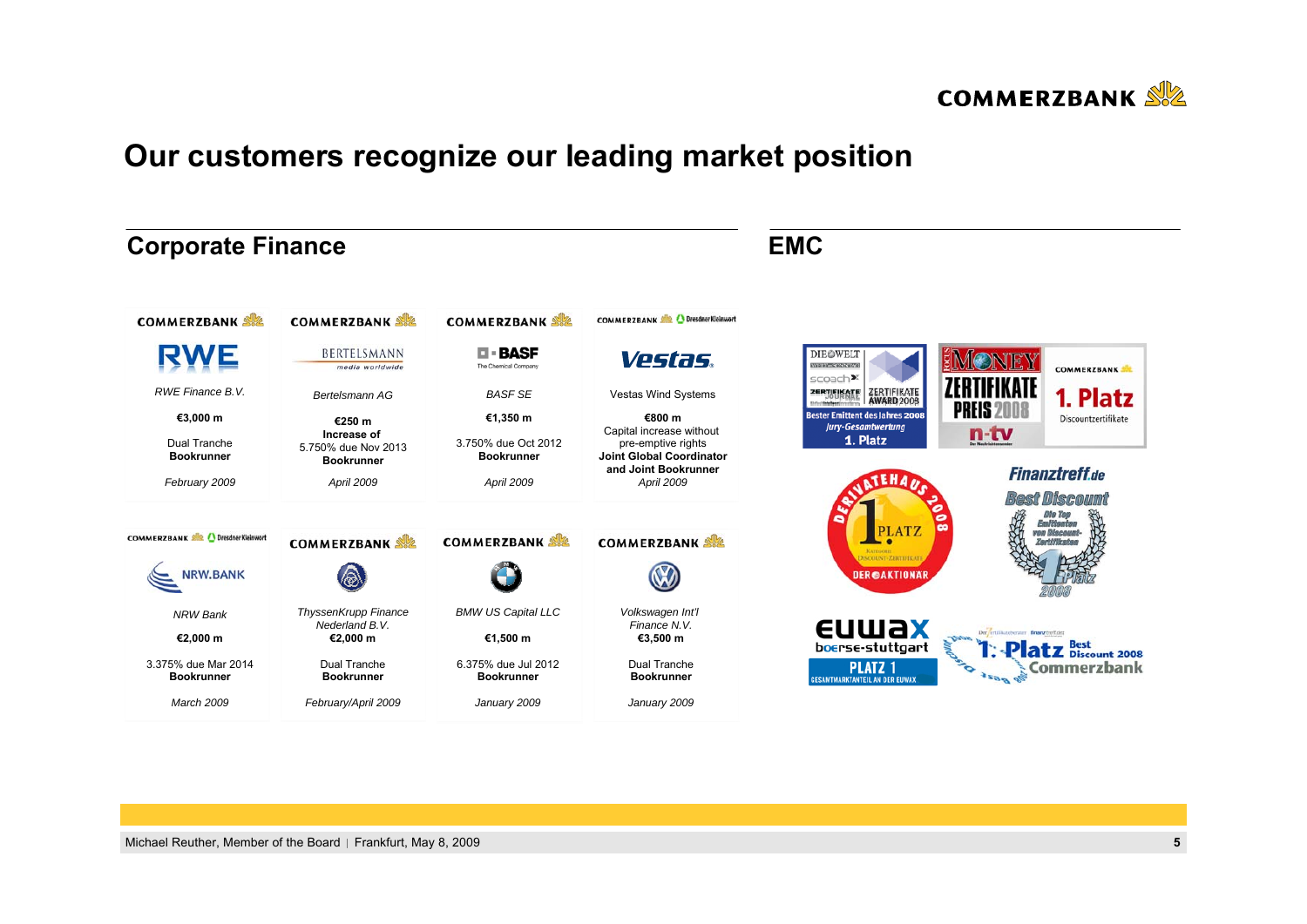

# **Equity Markets & Commodities – Become leading European EQD provider and #1 German Equity house**

### **Where do we stand today? Target Model**

- > Broad offering of Cash Equity and Equity/Fund derivatives
- $\rightarrow$  International sales and trading presence covering Europe, North America and Asia
- > Equity research covering broad range of international stocks
- Own Fund of Hedge Fund Management including seed capital
- > Broad range of Commodity trading (cash, futures, certificates, other derivatives)
- Global Securities Finance business with hubs in Asia and in the US

- **Top 3 European Equity Derivatives provider and #1 German Equity house**
- **Dedicated service provider for commodities**
- **Leverage much larger retail/corporate client base**

- Strong focus on EQD and Commodities leveraging the much larger Retail and Corporate client base of the New Commerzbank
- Two hub strategy driven by talent market and client origin
- Client focus in Retail, Corporate and Financial Institutions (either directly or through distribution channels of CoBa Group)
- > No dedicated prop trading
- Downscaling of research activities by ~50% (coverage of German equities for local and int'l investors) and non European operations
- > No added complexity: using CB's IT
- Cash Equities strongly aligned with overall client focus: Promoting German companies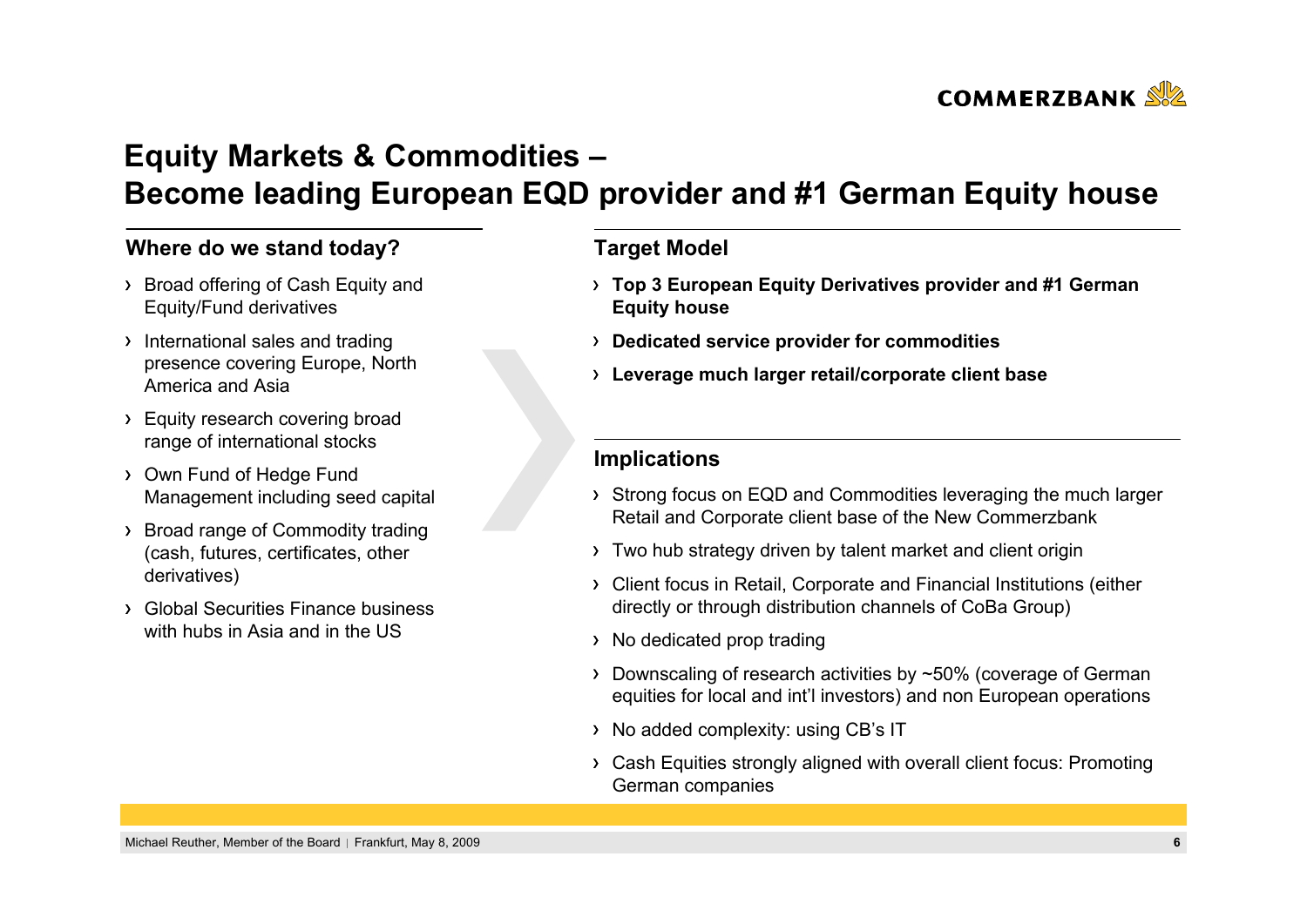

# **Fixed Income & Currencies –Top provider of risk management solutions**

### **Where do we stand today? Target Model**

- > Both banks with well recognized expertise in FIC products
- > Strong Government Bond Trading as well as non-German Bond primary dealerships
- > Credit seen as a major trading and warehousing driven asset class
- > High Grade Financing operation with significant balance sheet usage
- Global set-up of sales force and multiple hub trading activities

- **Top provider for risk management solutions (IR/FX) – particularly in Corporate Germany**
- **Client-centric business model: leverage on Germany as core and focused international sales forces**

- Leveraging traditional strengths of both banks and effectively combining both client franchises, especially supporting Bank wide distribution channels (e.g., MSB)
- Strong Focus on FX, Rates and specific Emerging Market products (both risk and asset solutions)
- Credit Risk trading mandate to be aligned with DCM & Research coverage (non-Govt Bond trading)
- Risk taking driven by focus on supporting and monetizing value in providing liquidity to clients (non-German Bond Primary Dealerships commitments aligned accordingly)
- Client focus on mid-sized Corporates and Financial Institutions as well as Private Clients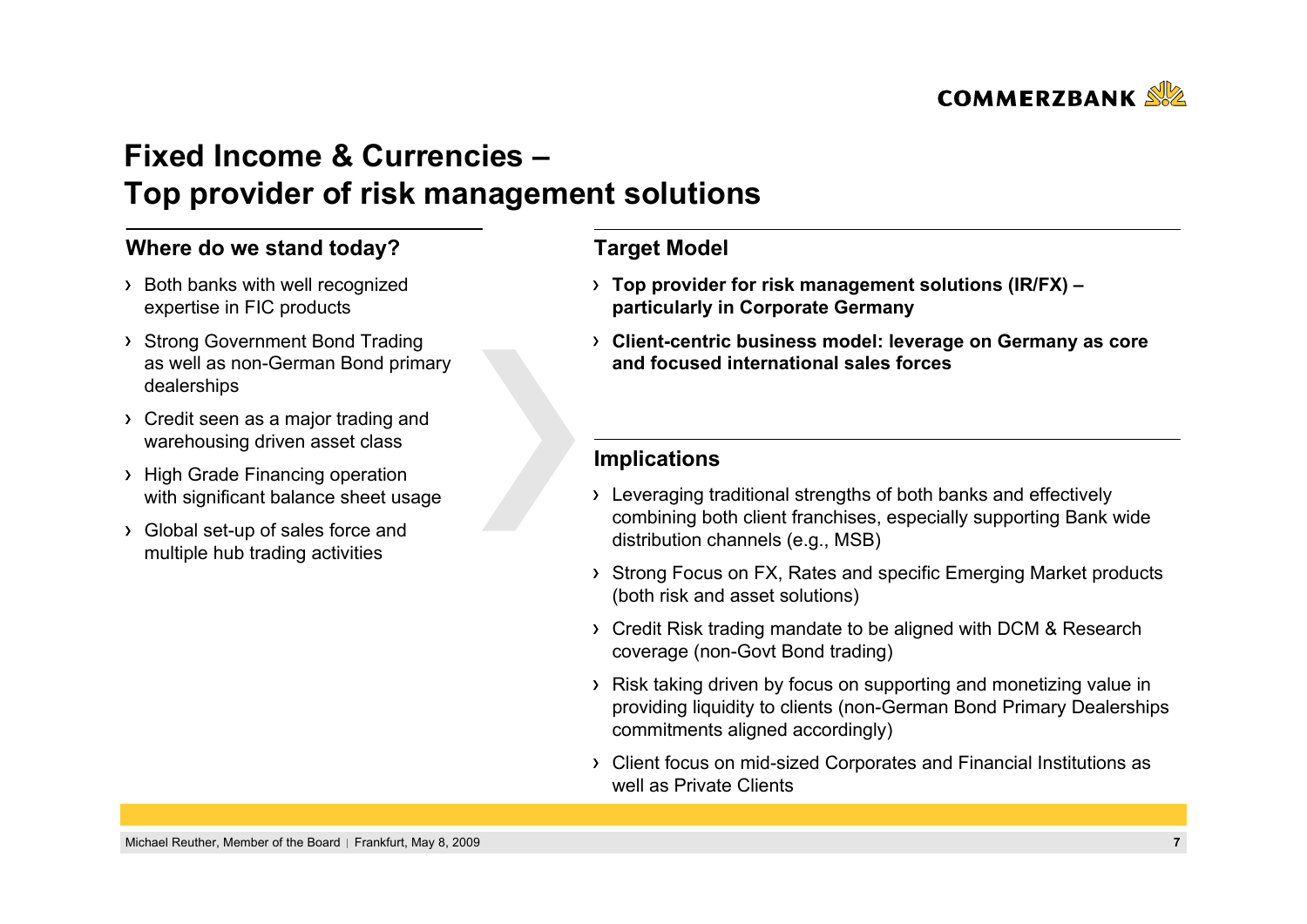

# **Corporate Finance – Become a first class German Corporate Finance player**

### **Where do we stand today? Target Model**

- An international M&A house with the balance sheet strength of a large commercial bank
- $\rightarrow$  A major player in the DCM and ECM business with a strong foothold in the UK
- A provider of Structured and Tax Finance Solutions with a global infrastructure

- **Top German Corporate Finance House**
- **Focus on financing and advisory of German large caps and multinationals**
- **Corporate Finance advisory and execution for MSB**

- CBC&M leverages DKIB's strengths in Corporate Finance (CF)
- Asset Finance strengthens Germany focus
- Equity Capital Markets reduces focus on the UK
- M&A increases focus on German core franchise of large caps/multinationals
- Leveraged, Tax Finance and Structured Finance tighten their operations to adapt to market demand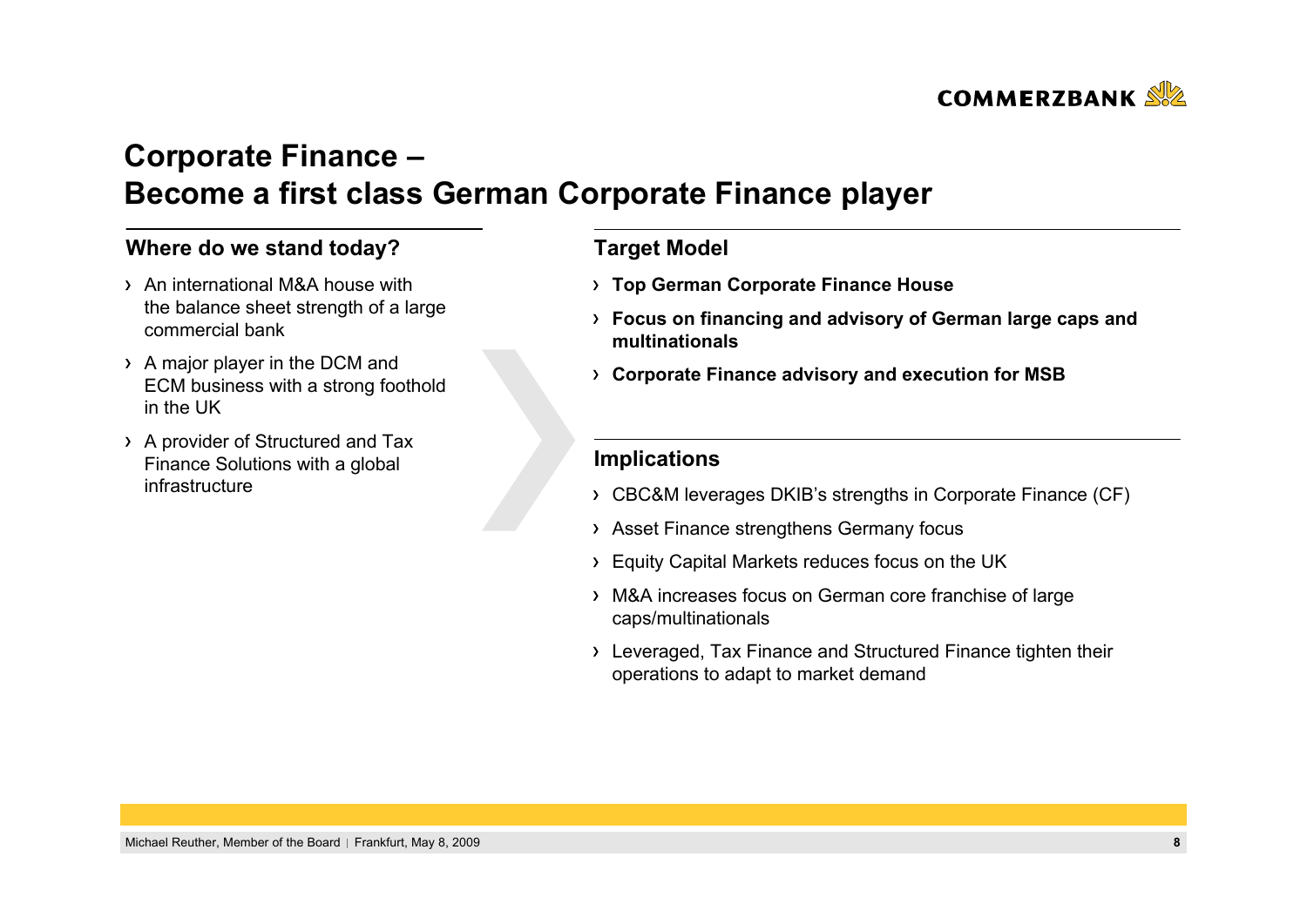

# **Client Relationship Management – Focus on top 100 German Corporates and top Insurers**

### **Where do we stand today? Target Model**

- A major provider of loans to Corporates
- Strong presence in Germany and UK
- > An international presence with focus on the USA, Europe and Emerging **Markets**
- $\rightarrow$  An active push into Eastern Europe and the Gulf states

**A provider of the full banking universe for the top 100 German Corporates and leading international Insurance companies**

- Clear focus on the leading German clients
- Business will be driven by cross-selling opportunities throughout the bank's full product range and strong capital discipline
- CRM exits coverage in Western Europe and Asia
- > Reduction of client list in US to prioritize US/German cross border activity
- CRM will work in very close co-operation with Credit Portfolio Management unit to actively reduce CBC&M's balance sheet and to address bulk risks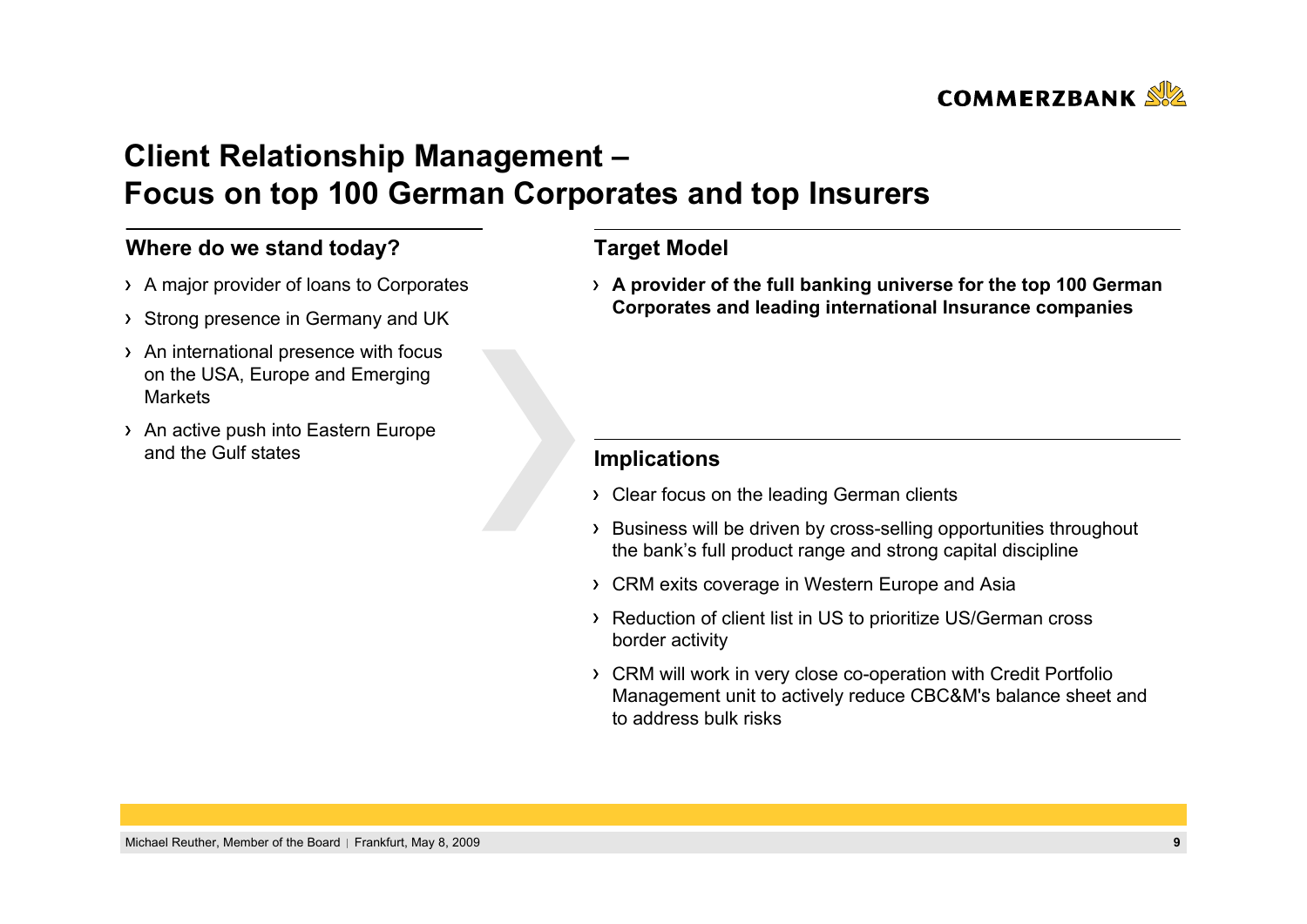

# **Ongoing de-risking and de-leveraging priority for us and first milestones already achieved**

### **Key achievements**

### **OVERALL**

- > Sale of Brazil operations agreed
- Closure of DKIB Tokyo office initiated
- PRU established
- Significantly improved B/S structure, e.g., Reverse Repos from €125 bn (Sept 08) to ~€60 bn (March 09), Traded Securities from €90 bn (Sept 08) to ~€50 bn (March 09)

### BY PORTFOLIO

#### **EMC**

- EMC: Overall VaR for EMC reduced by 40% through significant reductions in EQD market risk by reducing dividend, implied volatility and correlation exposure
- Commodities: reduction of VaR by 50%
- Clearing all brokerage positions/large financing facilities

#### **FIC (Rates Derivatives and Hybrids)**

- Overall VaR reduction of ~45% to ~€11.5 m
- Reduction and containment of
	- Large outright volatility positions
	- Interest Risk exposure
- Control of B/S usage from financing trades

### **FIC (CPM)**

Credit Portfolio Management hedge ratio increased by 29% since year end

- > Active de-risking within business lines continues and expected to be completed by end of 2009
- PRU as major part of de-risking strategy established
- Critical portfolios exited/wound down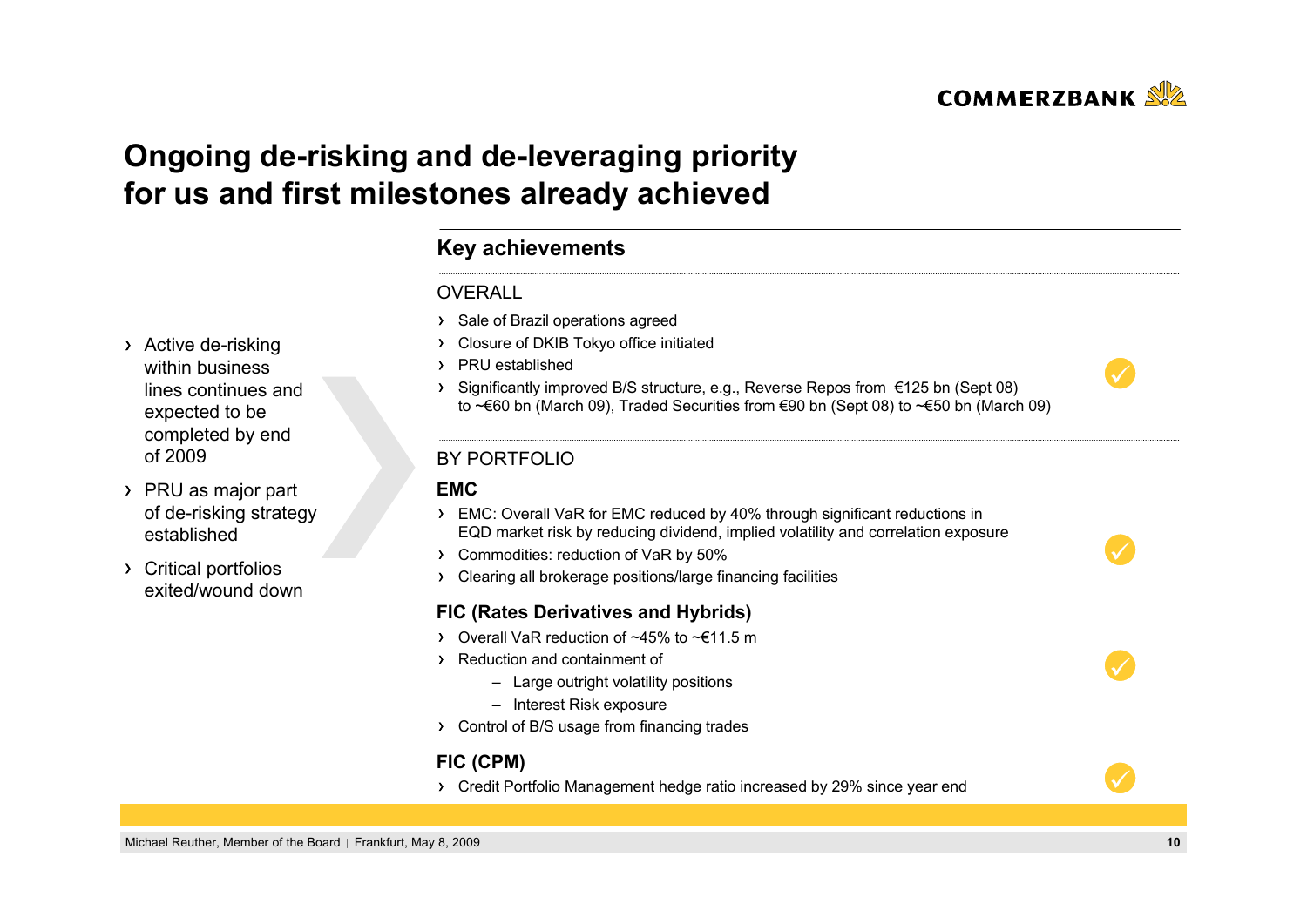

# **Overall, CBC&M will strive to be a strongly client-focused investment bank**

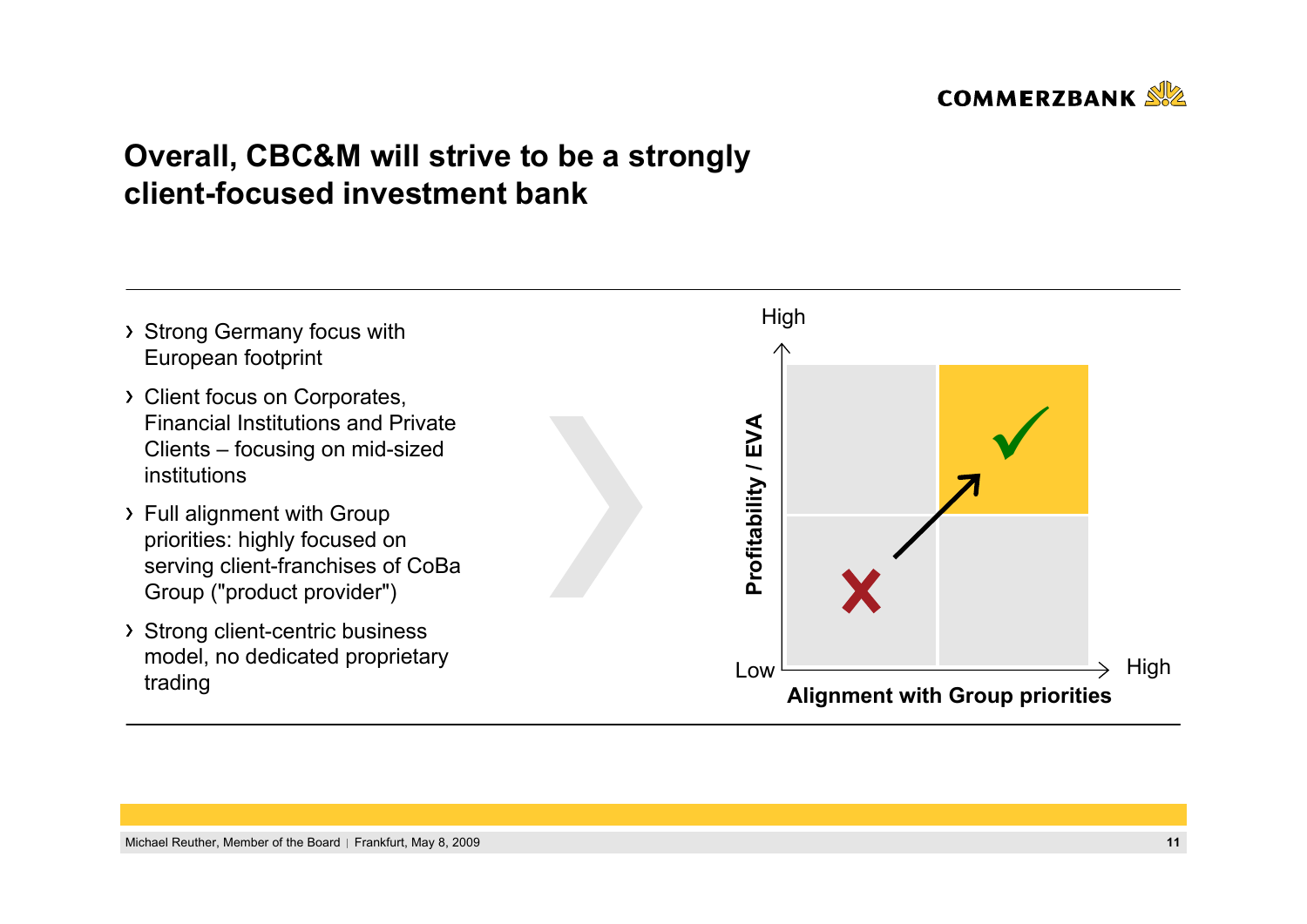

## **New CBC&M with clear benefits for clients**

### **Benefits**

- Full commitment to and focus on German clients
- Full product range tailored to the needs of German large/mid caps and institutionals
- Specialist competences in core businesses of new Commerzbank and proven CoBa relationship management model
- Competitive infrastructure, particularly for institutional and corporate investors (e.g., FX)
- Together with CoBa Group franchise, best positioned to bring German products to international investors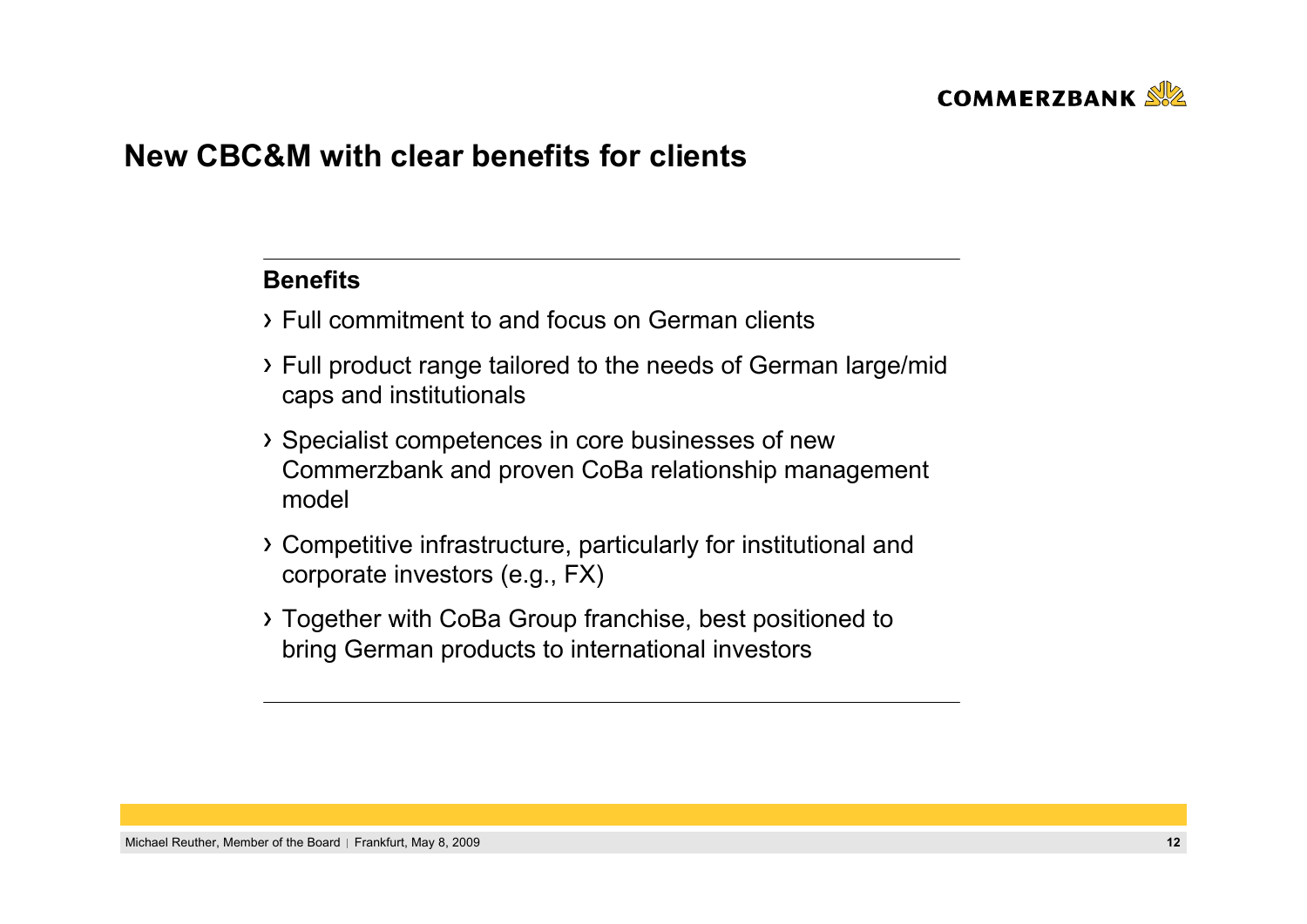

 $\checkmark$ 

 $\checkmark$ 

 $\checkmark$ 

## **Integration well on track**

Announcement of Executives and next management level already **1996 and 1997** 

Selection process of middle management level currently ongoing and expected to be finalized in summer

Labor committee consultation process in major locations completed; allows full operational capacity at the earliest opportunity

Migration of IT systems underway: First desks will be migrated in Q2 2009, majority of the businesses will finish migration in 2009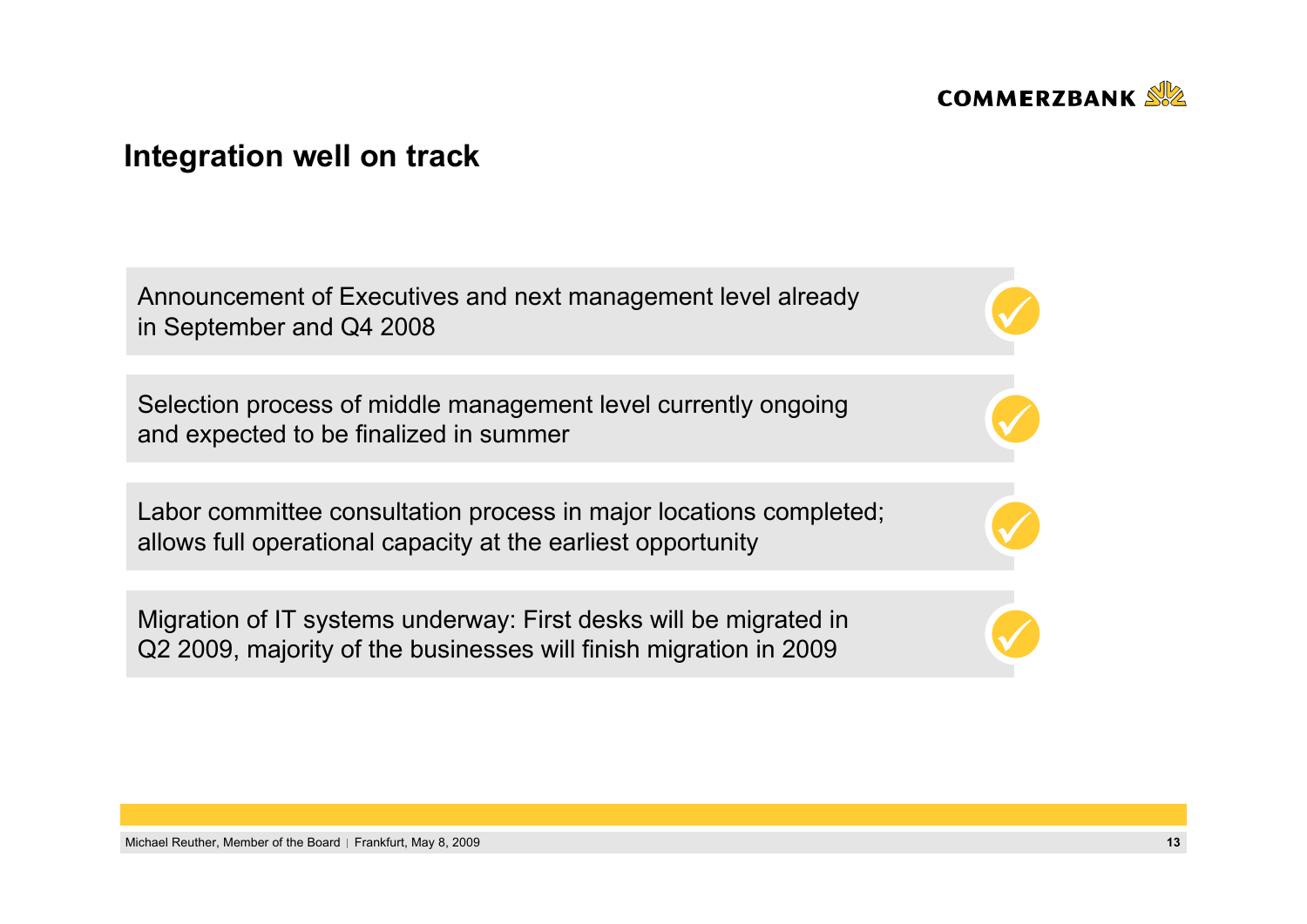

# **Focus topics for 2009**





**Exploit the synergy potential in the Front Office and achieve near full cost synergies already in 2010**





**Fully integrate IT and trading platforms**

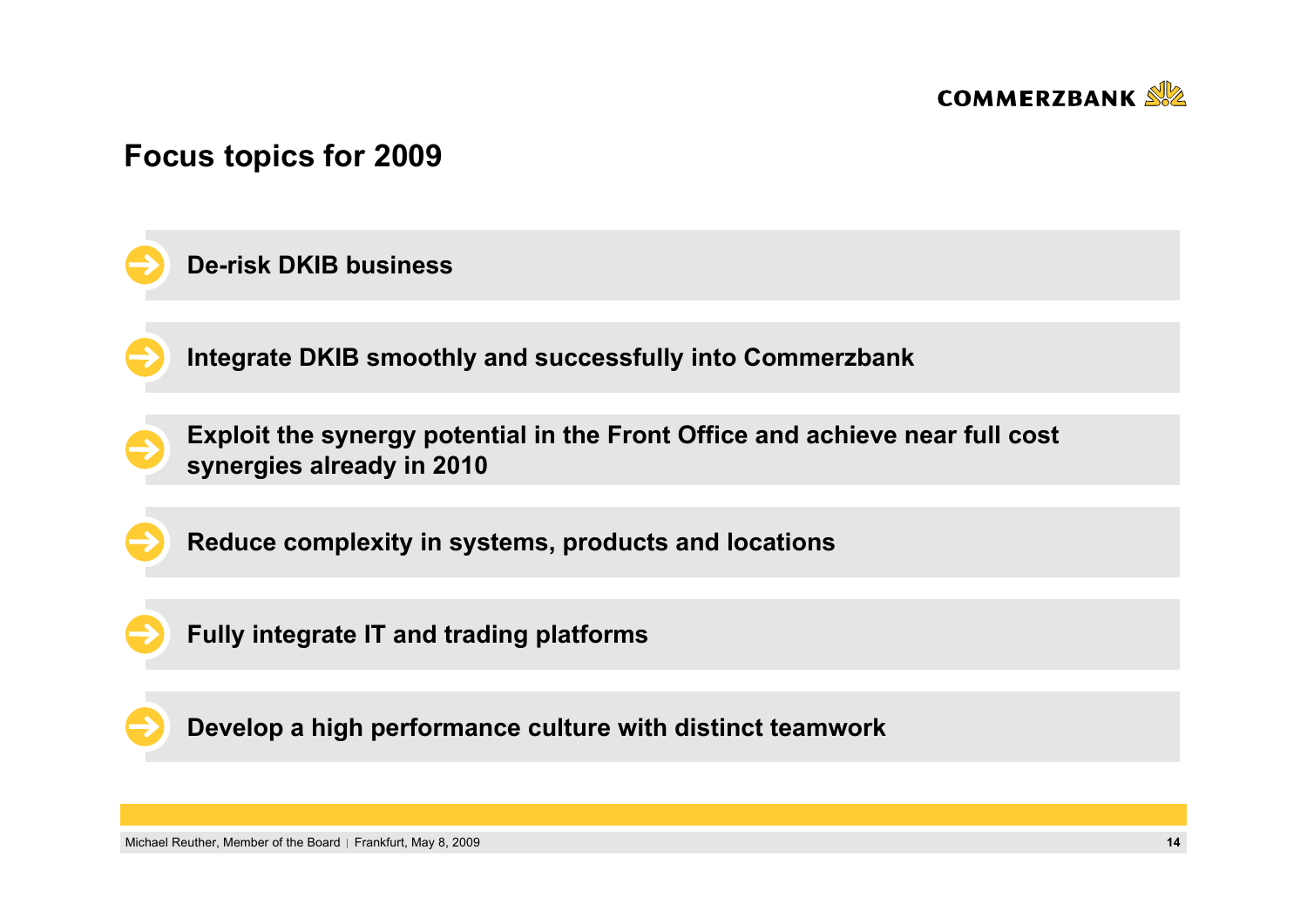

# **Agenda**

CBC&M I

**Portfolio Restructuring Unit (PRU) II**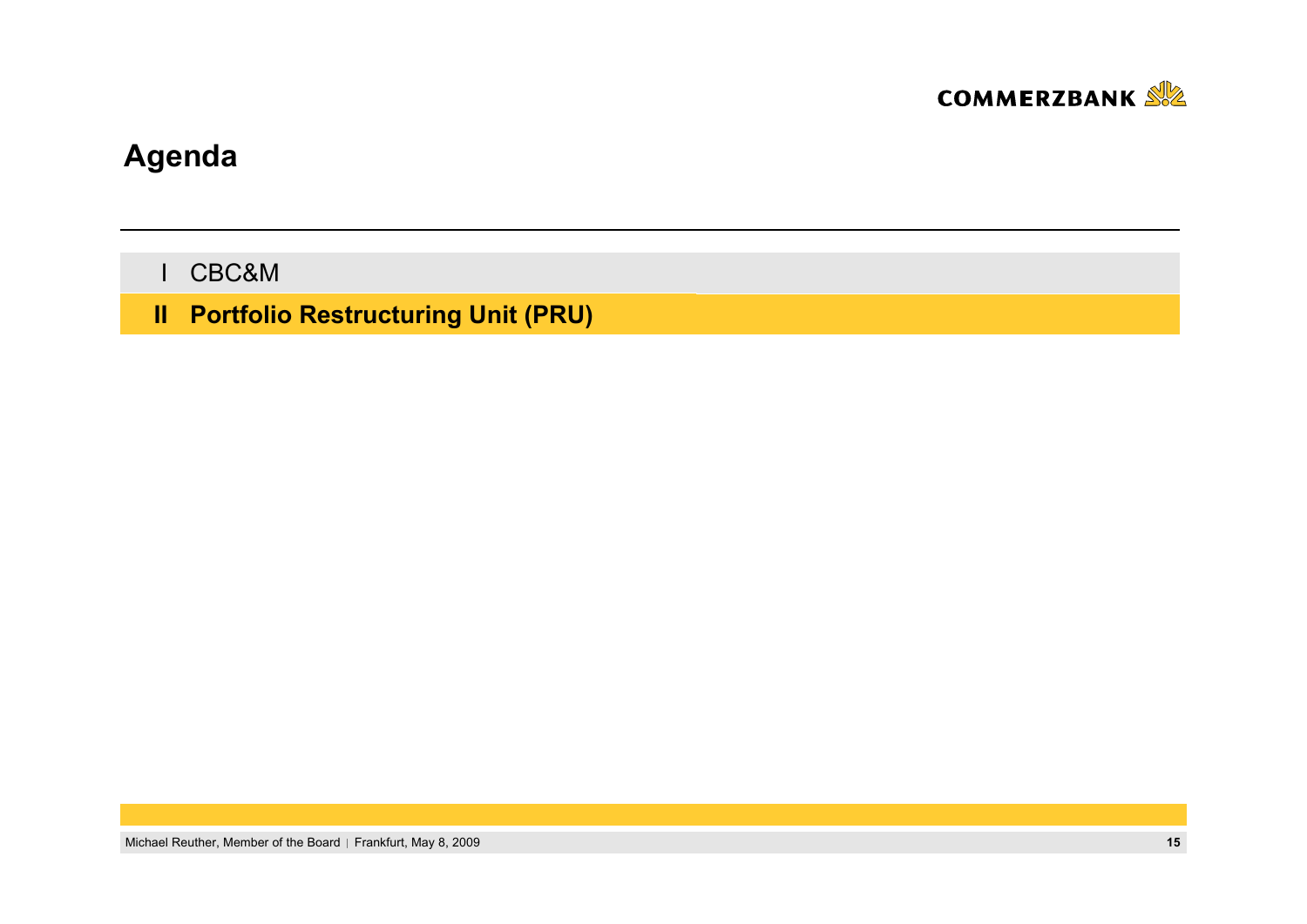

# **The new PRU segment separates wind-down and exit portfolios from ongoing businesses**

### **PRU rationale and objectives**

- **Portfolio manager** and **center of competence** in the Bank for winding-down all structured credit portfolios and exiting proprietary trading positions
- **Core element** of CoBa's **de-risking and de-leveraging** strategy
- **New segment** for high-risk structured credit, discontinued credit flow and exotic portfolios
- **Separates non-client portfolios from core businesses** of the Bank; dedicated management and operations to maximize speed and efficiency of wind-down
- Focuses on **clear and comprehensive** portfolio **wind-down/exit strategies**, yet no fire-sale of assets planned

### **Key figures PRU\*** (in € bn)

| > Market value | $>$ ~38 |
|----------------|---------|
|                |         |
| > RWA          | $>$ ~34 |

<sup>\*</sup> Composition of PRU as of Q1 2009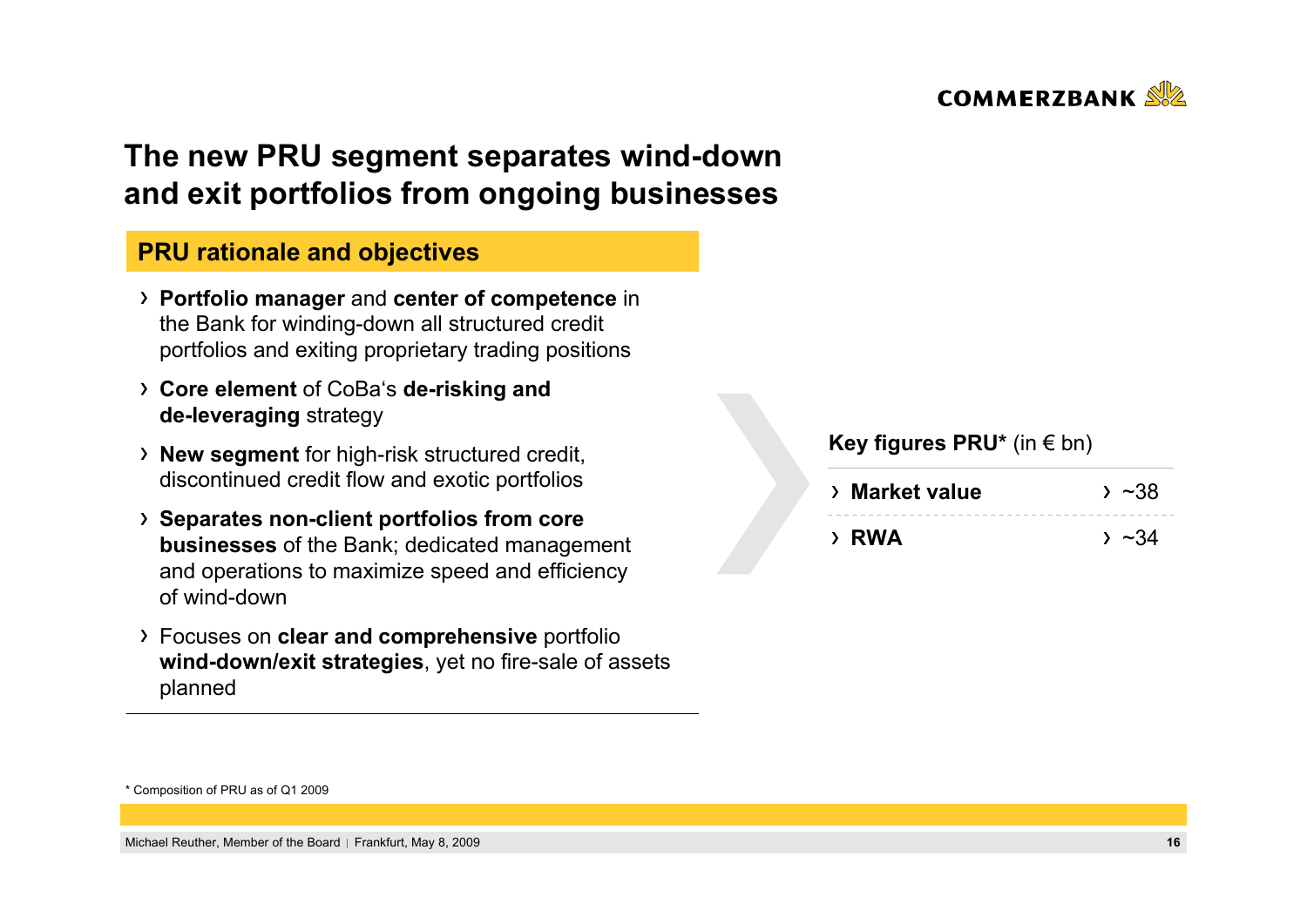

# **Comparison PRU-portfolio selection and annual report 2008**

| <b>Market values</b>                                                            |                                  |                                          |                                                                              |
|---------------------------------------------------------------------------------|----------------------------------|------------------------------------------|------------------------------------------------------------------------------|
| $(in \in bn)$                                                                   | <b>PRU Selection</b><br>Q1 2009* | <b>Annual report</b><br>12/2008 (p. 180) | <b>Rationale for demarcation</b>                                             |
| Structured credit<br>(ABS, MBS, CDOs, Conduits)                                 | $-28**$                          | ~29                                      | Group-wide consolidation of ABS<br>><br>portfolios in PRU                    |
| Structured, exotic credit derivatives<br>(Bonds, Loans Trading, Indices, Other) | ~1                               |                                          | Complex credit derivatives<br>እ                                              |
| "Credit Flow": Ioan trading                                                     | ~10                              |                                          | Liquid credit derivative books<br>>                                          |
| <b>PRU-Portfolio -Total</b>                                                     | $-38$                            |                                          |                                                                              |
| <b>SLABS</b><br>(Government wrapped student loans)                              |                                  | $~1$ <sup>-6</sup>                       | US government guaranteed positions<br>እ<br>(public finance risks)            |
| Leveraged acquisition finance                                                   |                                  | ~10                                      | Predominantly sustainable mid-sized<br>$\rightarrow$<br>corporates financing |
| Client-driven conduits                                                          |                                  | ~1                                       | LAF best managed in segments/units<br>→<br>where bank competences are        |
| Other positions incl. volume and market<br>value changes                        |                                  | ~2                                       | Re-financing vehicle German<br>እ<br>"Mittelstand"                            |
| Annual report 12/2008 total                                                     |                                  | $-55$                                    |                                                                              |
|                                                                                 |                                  |                                          |                                                                              |

\* Composition of PRU as of Q1 2009

\*\* Excluding undrawn backup lines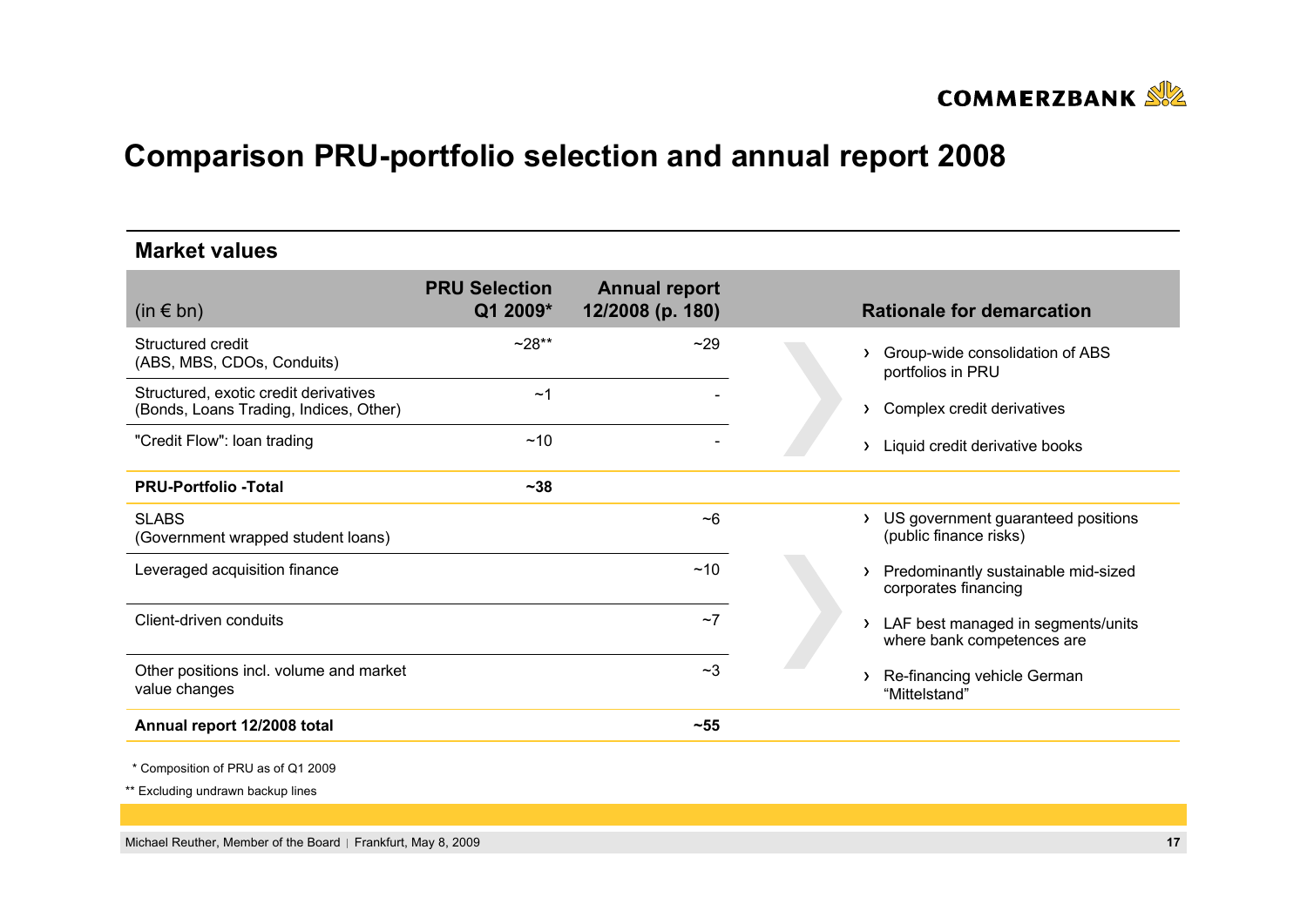

## **PRU to operate as separate segment with a focused run-down setup**

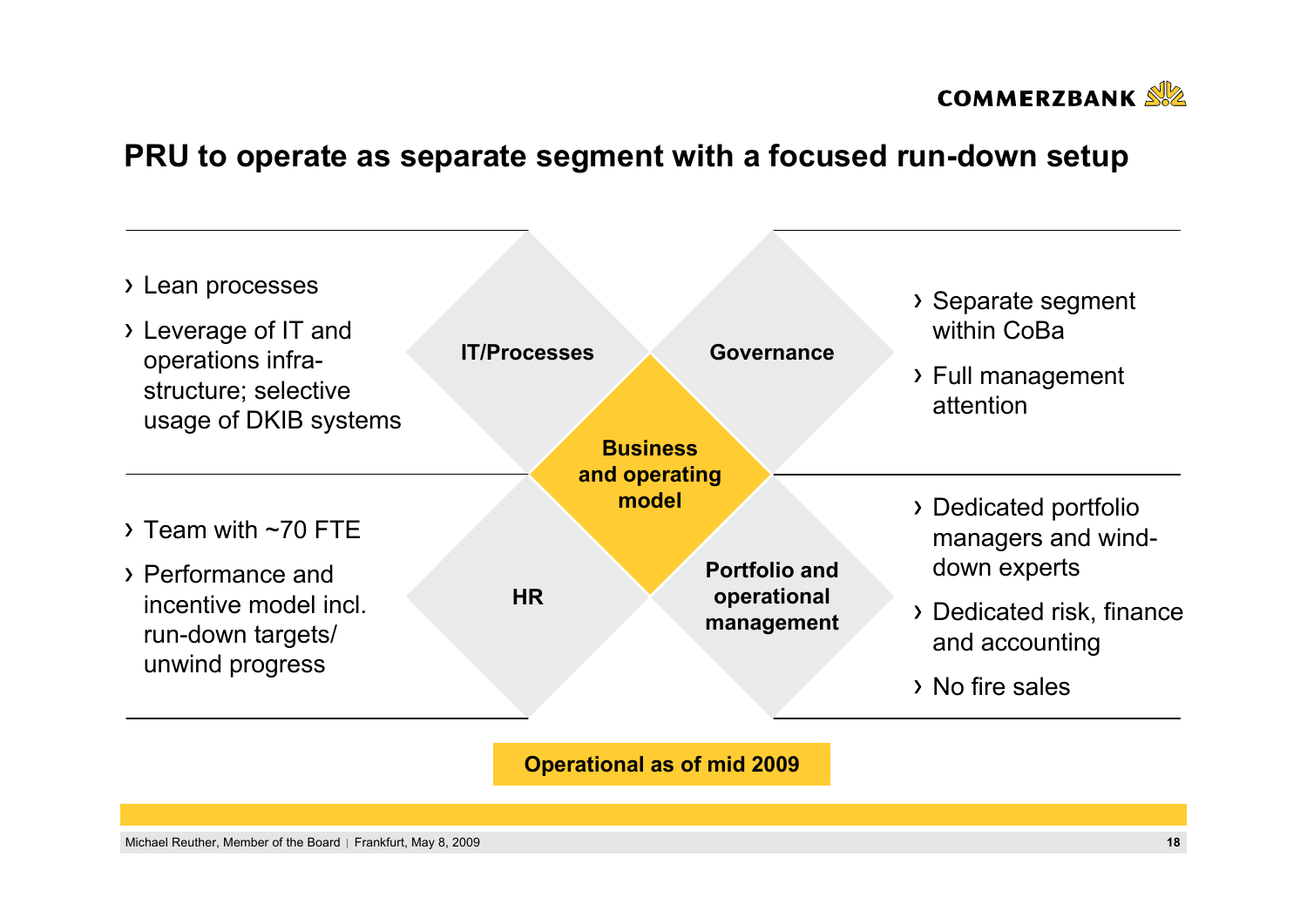

# **CBC&M has laid foundations for sustainable and successful future**

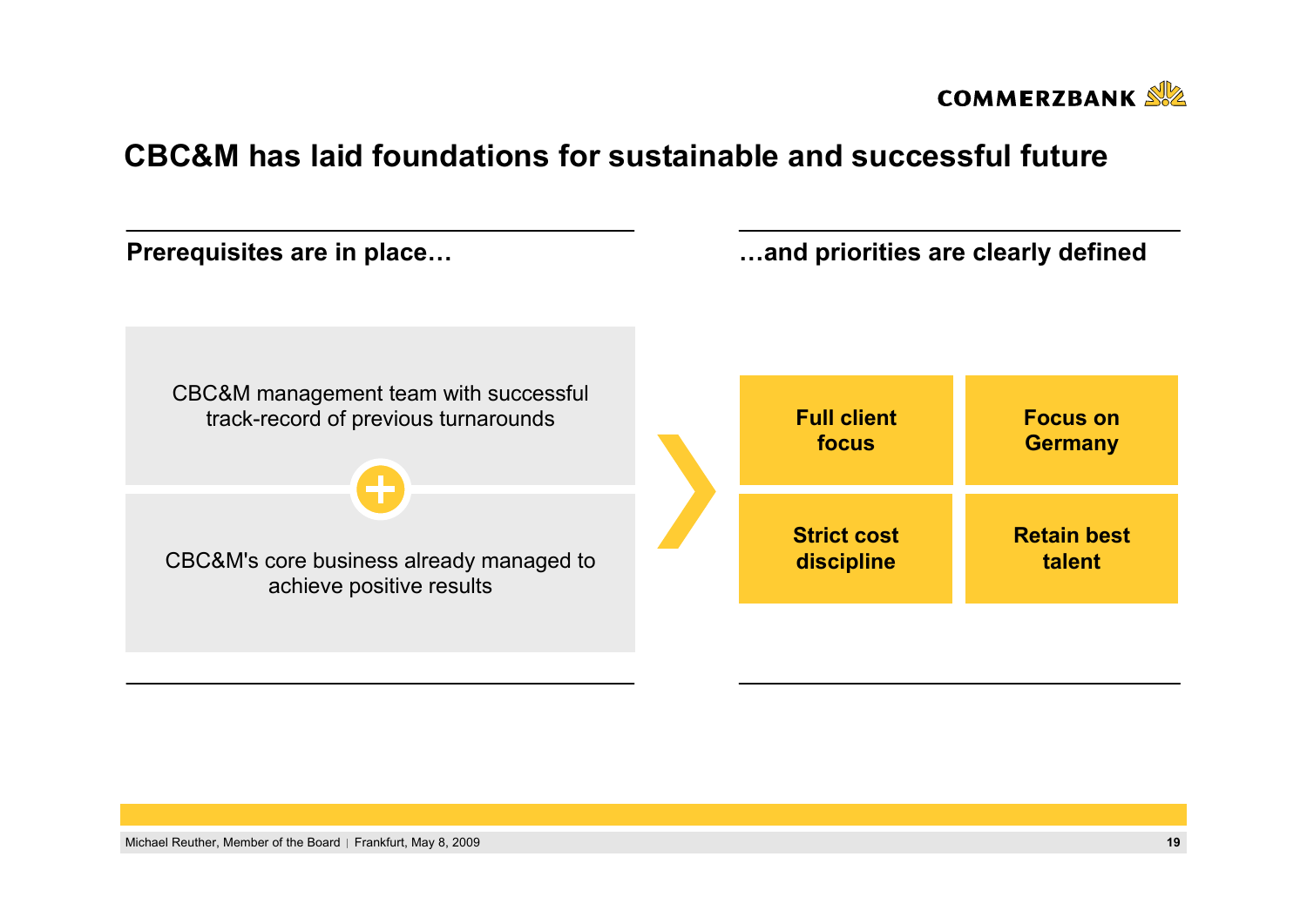

# **BACKUP**

Michael Reuther, Member of the Board Frankfurt, May 8, 2009 **20**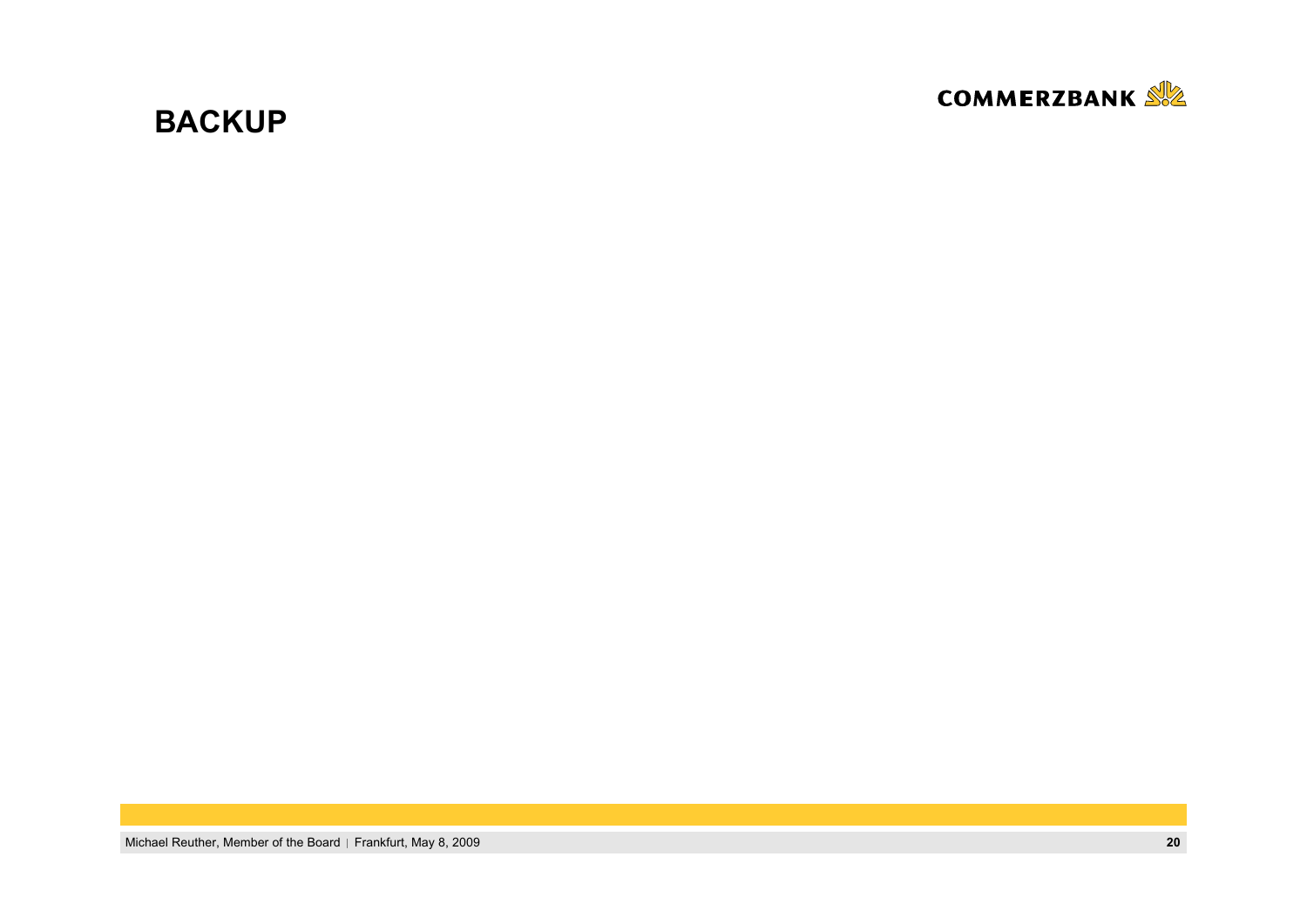

## **Selected deals for C&M and MSB customers**

| <b>COMMERZBANK</b><br>Dresdner Kleinwort          |                  | DKIB Loan Syndicate was acting as Mandated Lead Arranger for GEA Group in close cooperation with DKIB Risk Management<br>as well as Commerzbank and DKIB Relationship Management                                                                                                          |
|---------------------------------------------------|------------------|-------------------------------------------------------------------------------------------------------------------------------------------------------------------------------------------------------------------------------------------------------------------------------------------|
| <b>GEA</b> Group                                  | $\rightarrow$    | In total, €230 m have been raised for General Corporate Purposes and to secure liquidity headroom for the group. The syndicate consists of GEA's major<br>relationship banks: Commerzbank/Dresdner Kleinwort, WestLB, LBBW, BayernLB and Danske Bank.                                     |
| €230 m                                            |                  | > Uplift of pricing to 250 bp initial margin, thereafter according to rating grid, ranging from 175 bp for BBB+ or better to 425 bp for<br>BB or below, Commitment Fee 40% of applicable margin, Tenor until 04/2011                                                                      |
| <b>Revolving Credit</b><br>Facility               |                  | Fee income for New Commerzbank: 50 bp flat on commitment (€50 m), $€250$ k                                                                                                                                                                                                                |
| March 2009                                        | Э.               | No new RWA`s, in contrast, parallel overall reduction of Commerzbank group credit exposure by more than €100 m (cancellation of bilateral cash (25 m),<br>derivative limits (20 m) and letters of credit line (63 m))                                                                     |
| <b>COMMERZBANK</b>                                | э.               | In a difficult market environment, a team of Commerzbank and Dresdner Kleinwort loan bankers were able, along with seven other joint Club Members, to<br>successfully sign this 1-year Multicurrency Term Loan Facility for Investec plc, the UK unit of the South African banking group. |
| ⊕<br>Investec                                     | $\rightarrow$    | Commitments were provided in three currencies: €80 m, USD110 m and GBP20 m. Commerzbank acted as Documentation Agent.                                                                                                                                                                     |
|                                                   | $\sum_{i=1}^{n}$ | The close co-operation of Commerzbank and Dresdner Kleinwort deal teams was essential for the positive result of the syndication process.                                                                                                                                                 |
| <b>USD250 m</b>                                   |                  |                                                                                                                                                                                                                                                                                           |
| <b>Multicurrency Term</b><br><b>Loan Facility</b> |                  |                                                                                                                                                                                                                                                                                           |
| April 2009                                        |                  |                                                                                                                                                                                                                                                                                           |
|                                                   |                  |                                                                                                                                                                                                                                                                                           |
| <b>COMMERZBANK</b>                                | э.               | Commerzbank was mandated as Facility Agent and one of 10 original Bookrunners on a €1.5 bn refinancing transaction for Luxembourg based SES. The deal<br>was handled by a mixed team of CB and Dresdner Kleinwort professionals.                                                          |
| <b>SESA</b>                                       | Σ.               | The transaction was significantly oversubscribed and despite an increase in the facility amount to $\epsilon$ 2 bn, Commerzbank was able to reduce its initial credit<br>commitment by over 25 per cent.                                                                                  |
| €2 bn                                             |                  | Based on the close Commerzbank / Dresdner Bank relationship, it was possible to negotiate significant cross-selling in several product areas as part of the<br>conditions for the credit commitment.                                                                                      |
| <b>Syndicated Loan</b><br><b>Facility</b>         |                  |                                                                                                                                                                                                                                                                                           |
| April 2009                                        |                  |                                                                                                                                                                                                                                                                                           |
|                                                   |                  |                                                                                                                                                                                                                                                                                           |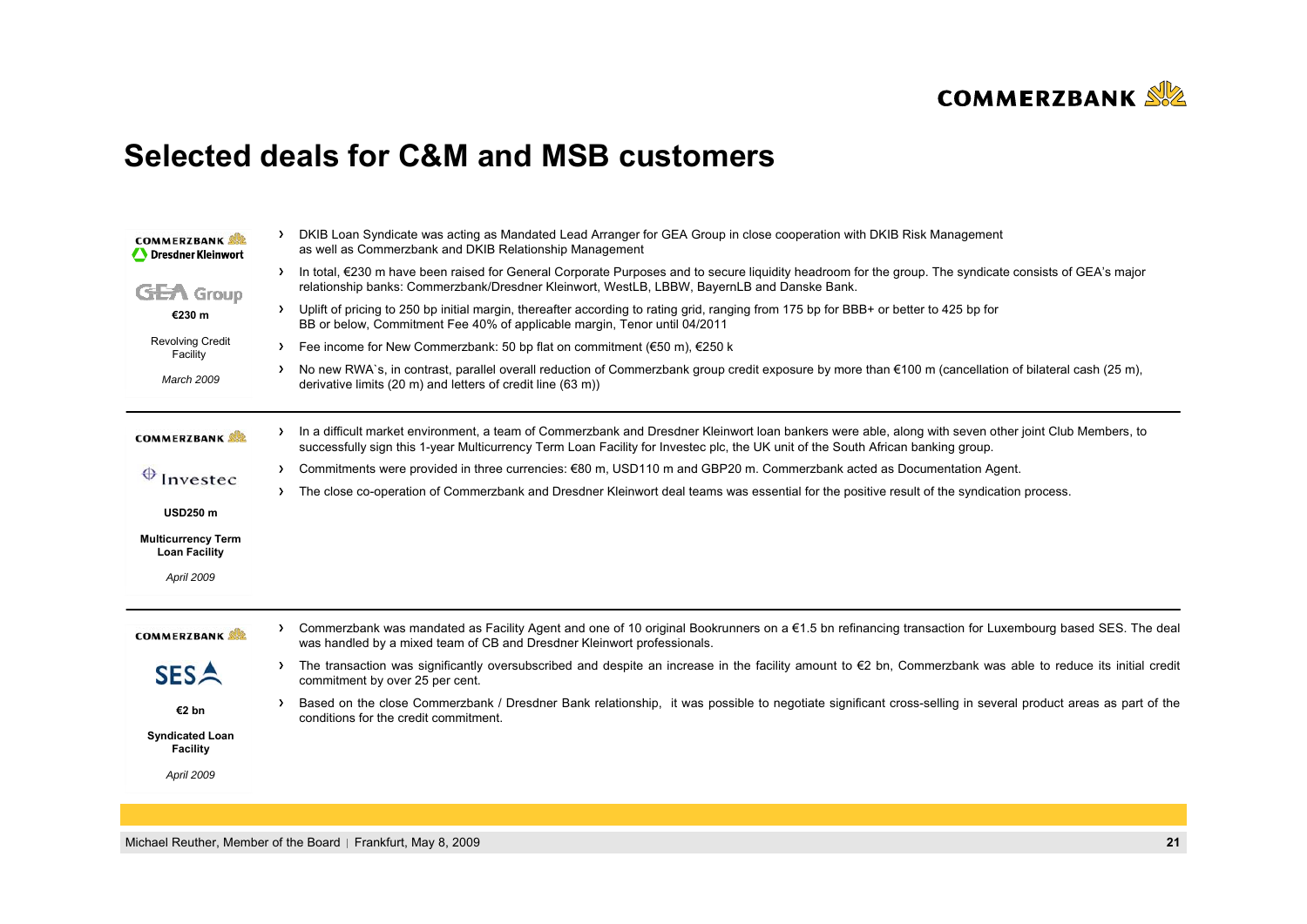

# **Disclaimer**

### **Department**

This presentation has been prepared and issued by Commerzbank AG. This publication is intended for professional and institutional customers

Any information in this presentation is based on data obtained from sources considered to be reliable, but no representations or guarantees are made by Commerzbank Group with regard to the accuracy of the data. The opinions and estimates contained herein constitute our best judgement at this date and time, and are subject to change without notice. This presentation is for information purposes, it is not intended to be and should not be construed as an offer or solicitation to acquire, or dispose of any of the securities or issues mentioned in this presentation

Commerzbank AG and/or its subsidiaries and/or affiliates (herein described as Commerzbank Group) may use the information in this presentation prior to its publication to its customers. Commerzbank Group or its employees may also own or build positions or trade in any such securities, issues, and derivatives thereon and may also sell them whenever considered appropriate. Commerzbank Group may also provide banking or other advisory services to interested parties

Commerzbank Group accepts no responsibility or liability whatsoever for any expense, loss or damages arising out of, or in any way connected with, the use of all or any part of this presentation.

Copies of this document are available upon request or can be downloaded from www.commerzbank.com/aktionaere/index.html